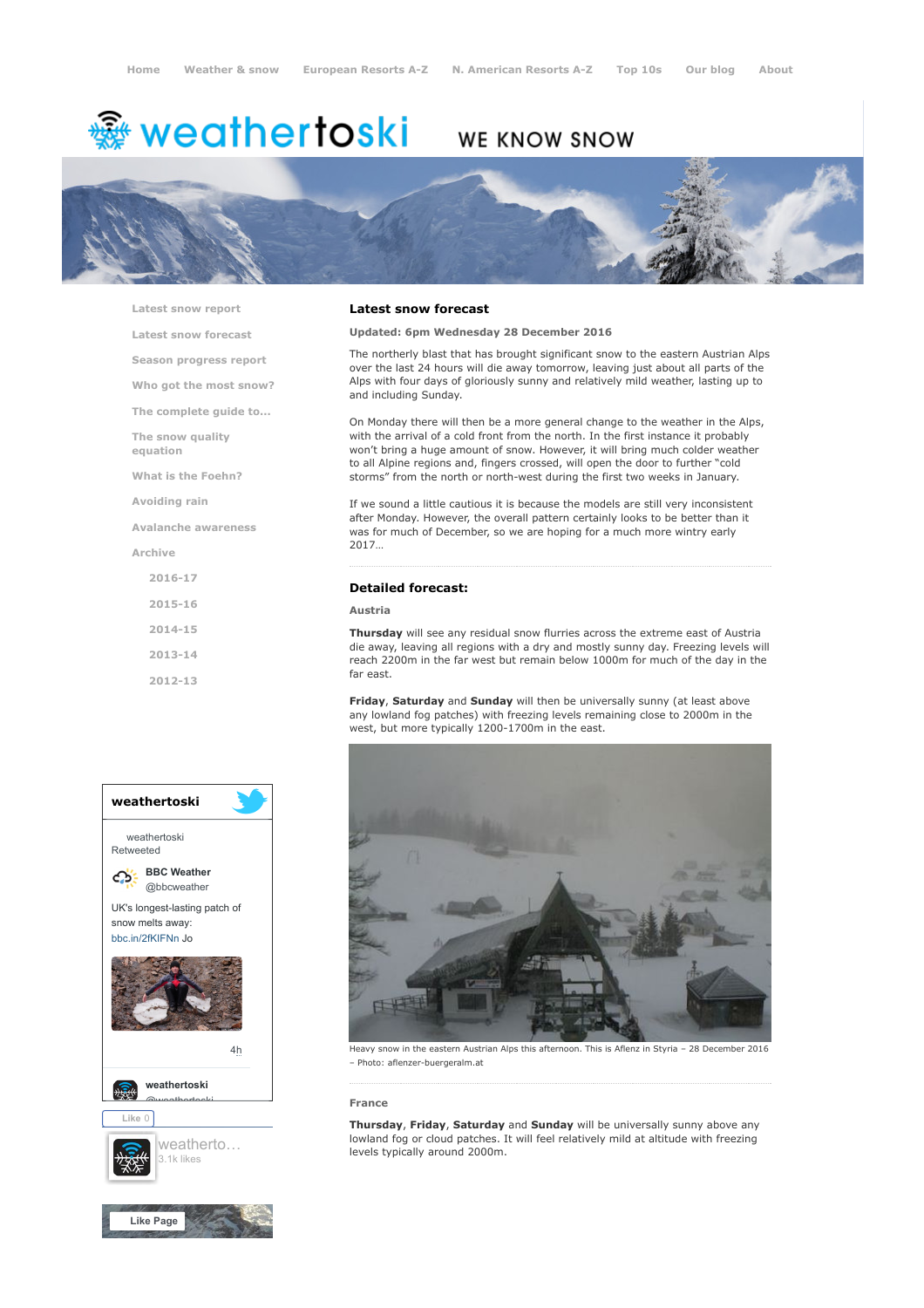Follow me on: **Lwitt** 

[Tweet](https://twitter.com/intent/tweet?original_referer=https%3A%2F%2Fwww.weathertoski.co.uk%2Fweather-snow%2Farchive%2Fsnow-forecast-28-12-2016%2F&ref_src=twsrc%5Etfw&text=Weather%20to%20ski%20-%20Snow%20forecast%20-%2028%20December%202016&tw_p=tweetbutton&url=https%3A%2F%2Fwww.weathertoski.co.uk%2Fweather-snow%2Farchive%2Fsnow-forecast-28-12-2016%2F)

Tweet this page







# Contact us...

Got a burning question about weather or snow conditions in the Alps? [Contact us](https://www.weathertoski.co.uk/about-1/contact-us/) and we'll do our best to answer it...

#### E: [info@weathertoski.co.uk](mailto:fraser@weathertoski.co.uk)

T: +44 (0)20 3151 3154



Sunny skies above Les Arcs today – 28 December 2016 – Photo: lesarcs.com

#### **Italy**

Thursday, Friday, Saturday and Sunday will be universally sunny above any lowland fog or cloud patches. It will feel relatively mild at altitude with freezing levels often close to 2000m in the western Italian Alps, but a bit lower in the east.



Clear blue skies above Champoluc today – 28 December 2016 – Photo: monterosa-ski.com

# Switzerland

Thursday, Friday, Saturday and Sunday will be universally sunny above any lowland fog or cloud patches. It will feel relatively mild at altitude with freezing levels typically around 2000m.



Sunset in Gstaad, where snow is urgently needed – 28 December 2016 – Photo: gstaad.ch

#### Outlook:

On Monday, a relatively weak cold front is expected to generally introduce colder air, and a little snow to the northern half of the Alps though amounts are not expected to be particularly significant at this stage.

There is still lots of uncertainty as to how things will pan out after this, but it is likely to remain cold with further chances of snow. Any snow will be mostly across the northern and north-eastern Alps at first, but will possibly become more widespread towards the second week of January.